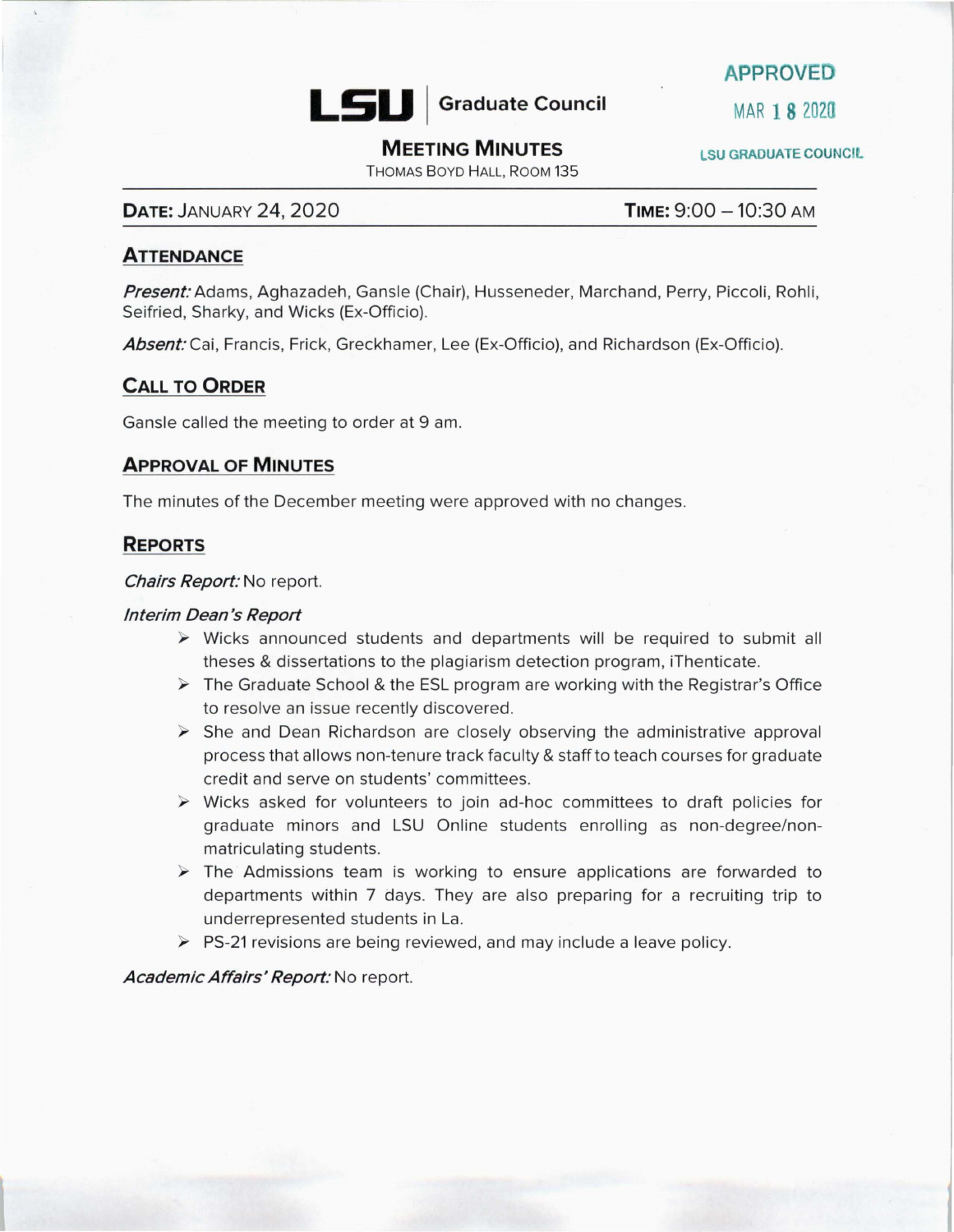# **LSU** Graduate Council

# **MEETING MINUTES**

THOMAS BOYD HALL, ROOM 135

# **NEW BUSINESS**

#### **NEW CONCENTRATION: MS IN AGRICULTURAL & EXT EDUC & EVAL- TEACHER CERTIFICATION**

The proposal has a discrepancy with the GPA requirement. No representative from department attended the meeting. Perry moved to table proposal. Adams seconded, and the motion passed unanimously.

**New CONCENTRATION: MS IN ENGINEERING SCIENCE- PRE-ENGINEERING EDUCATION**  Sharky moved to approve; Perry seconded, and the motion passed unanimously.

#### **GRADUATE CERTIFICATE IN RECORDS & INFORMATION MANAGEMENT**

Marchand moved to approve; Seifried seconded, and the motion passed unanimously.

#### **GRADUATE CERTIFICATE IN SCHOOL LIBRARIANSHIP**

Adams moved to approve; Marchand seconded, and the motion passed unanimously.

#### **GRADUATE COUNCIL LEADERSHIP**

Gansle announced she will accept nominations for a new Associate Chair, and asked members submit nominations to a member of the Executive Committee.

# **OLD BUSINESS**

#### **GRADUATE CERTIFICATE IN TRANSPORTATION ENGINEERING**

Perry moved to approve the revised proposal; Piccoli seconded, and the motion passed unanimously.

#### **PH.D. IN CONSTRUCTION MANAGEMENT**

Adams moved to approve the revised proposal with the correct boxes selected. Sharky seconded. The motion passed with a split vote (7-1-2).

# **STANDING COMMITTEE REPORTS**

**PROMOTION & TENURE:** Gansle stated the committee will review cases next week.

**GRADUATE FACULTY: Cai- No report.** 

**AWARDS:** Wicks- No report.

Meeting Adjourned at 10:30 am.

**Next Meeting:** Monday, February 17 at 2 pm in Thomas Boyd Hall, room 135.